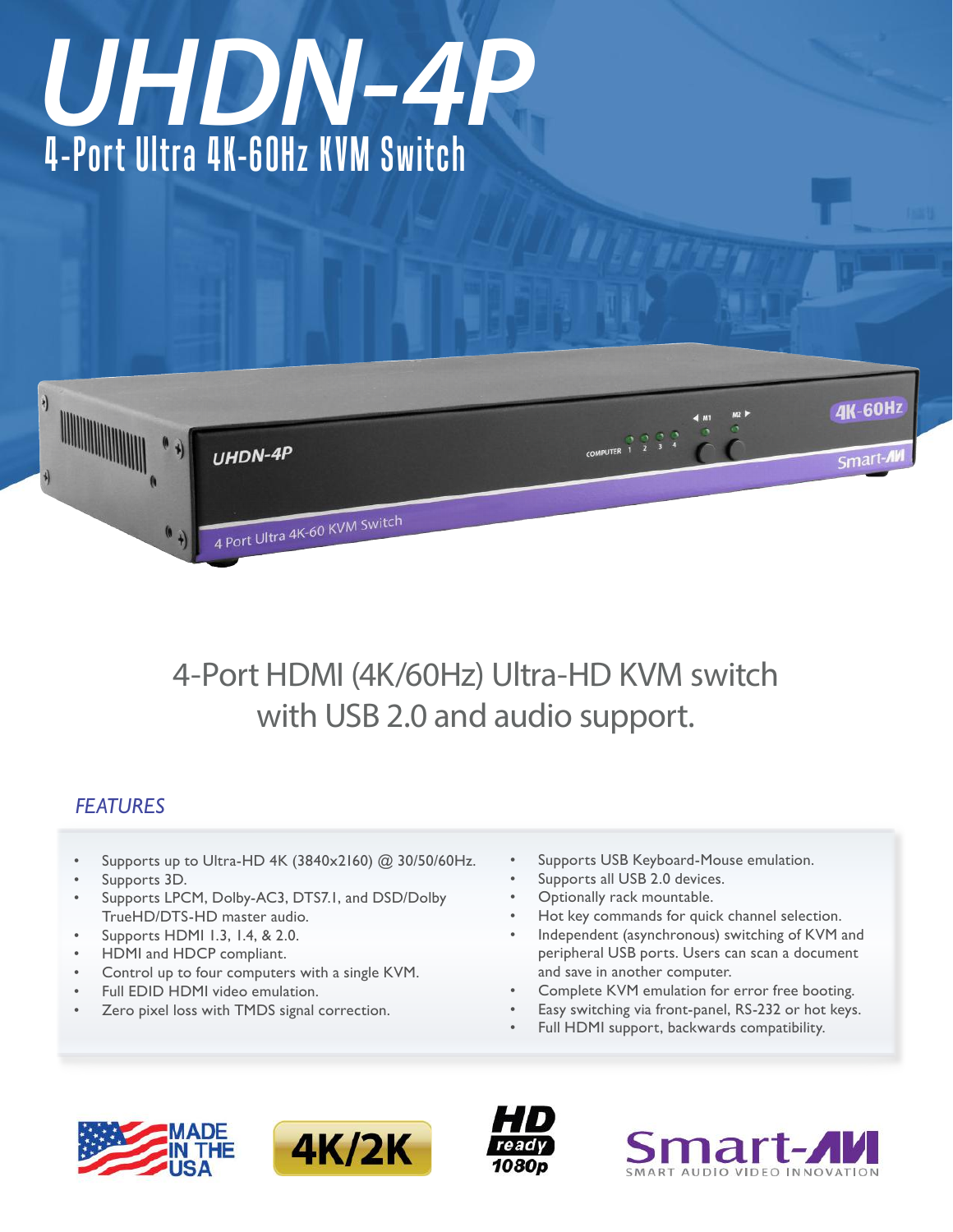## *OVERVIEW*

UHDN-4P is a multi-platform KVM switch capable of managing four 4K computers through a single KVM. Built with ultra-HD ready HDMI outputs, the UHDN-4P is the first HDMI KVM switch on the market to offer full 4K at 60Hz directly from the device. Until now, HDMI switches lost emulated picture when disconnected from monitors, leading to confusion and disorganization upon reconnecting. With UHDN-4P, full EDID-assisted HDMI video emulation ensures visual workspaces and screen resolutions are remembered every time: simple!

The UHDN-4P is HDCP compliant, supporting screen resolutions up to 4K Ultra-HD (3840x2160 @ 60Hz) with responsive EDID emulation. Additionally, the UHDN-4P is USB peripheral-friendly, compatible with printers, keyboards, and mice. The UHDN-4P is also easy to control with both a simple front-panel interface, as well as RS-232 or hot-keys.

#### SOURCE SWITCHING MADE EASY

The UHDN-4P offers simplified management between four HDMI equipped computers' USB 2.0 outputs. Keyboards, mice, and other connected USB devices can be switched between with ease. This dynamic KVM switch can be controlled via hot keys or RS-232 commands, as well as directly through the console's easy-to-read front panel.

#### EDID PASS-THROUGH AND RECOGNITION

The UHDN-4P features EDID Pass-Through technology and source recognition, which enables smooth and efficient switching in virtually any scenario. This plug-and-play EDID functionality makes set up hassle free and simple.

#### FULL USB KEYBOARD AND MOUSE EMULATION

The USB keyboard and mouse emulation utilized by UHDN-4P provides quick source switching via keyboard hot keys. UHDN-4P simulates the presence of a keyboard and mouse for every attached computer. This essential function simulates keyboard and mouse control for all connected computers, so switching between each is kept seamless and completely uninterrupted.

#### *REAL-WORLD APPLICATIONS*

The UHDN-4P has a broad range of applications, but the main function is to centralize the access of up to four computers with HDMI displays. Not only does it function as a KVM console, but it also supports USB 2.0 functionality. This allows users to access nearby USB devices, including those not supported by other KVM switches. The UHDN-4P is the ideal solution for medical, industrial, studio and defense applications, where it is not practical or safe to have multiple CPUs in the vicinity of the workstation.

- **Server Hubs**
- **Retail Spaces**
- **Educational Facilities**
- **Airports**
- Dealer Rooms
- • Hospitals/Medical Care
- • Control Rooms
- • Audio/Visual Presentation Spaces
- **Restaurants and Eateries**

## *FLEXIBLE CONTROL*

USB/KEYBOARD: Hot keys enable the user to switch and control all the different functions of the KVM switch.

RS-232: Any external device or program supporting RS-232 can control the UHDN-4P. The UHDN-4P uses a very simple protocol that enables easy integration with other devices.